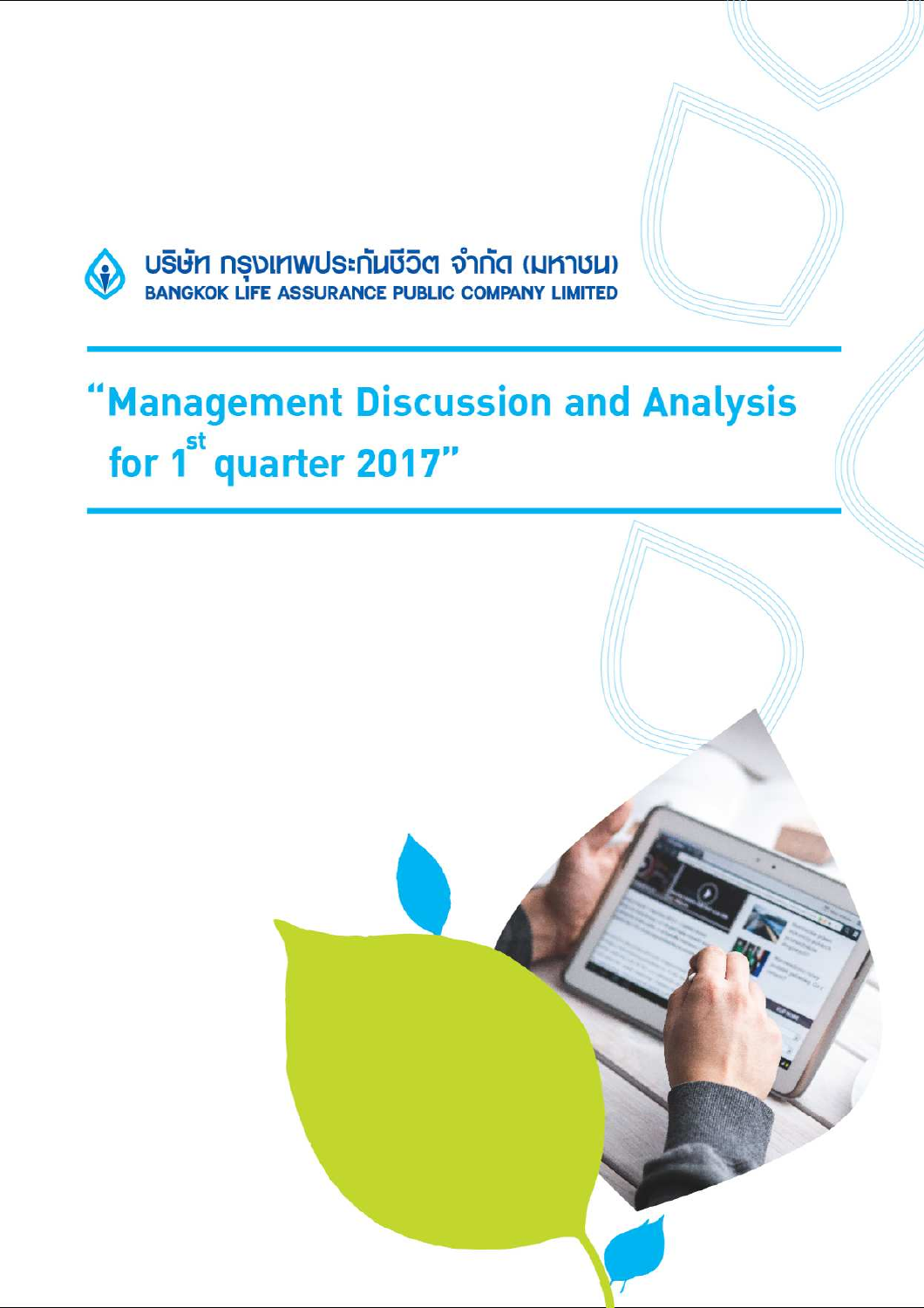# **Operating Performance**

| Table 1: Operating Result Summary |  |
|-----------------------------------|--|
|-----------------------------------|--|

| <b>Statement of income</b>             | Quarter   |             |           |         |         |
|----------------------------------------|-----------|-------------|-----------|---------|---------|
| <b>Unit: Million</b>                   | 1/2017    |             | 1/2016    | %YoY    |         |
| Revenues                               |           |             |           |         |         |
| Net premiums written <sup>(1)</sup>    | 12,540    | 100%        | 12,856    | 100%    | $-2\%$  |
| Total investment income <sup>(2)</sup> | 2,915     | 23%         | 3,115     | 24%     | $-6%$   |
| Other income                           | 149       | $1\%$       | 134       | $1\%$   | 11%     |
| <b>Total revenues</b>                  | 15,604    | <b>124%</b> | 16,105    | 125%    | $-3%$   |
| <b>Expenses</b>                        |           |             |           |         |         |
| Underwriting expenses                  | (14, 154) | $-113%$     | (24, 410) | -190%   | $-42%$  |
| Operating expenses                     | (396)     | $-3%$       | (384)     | $-3%$   | 3%      |
| <b>Total expenses</b>                  | (14,550)  | $-116%$     | (24, 794) | $-193%$ | $-41%$  |
| Earning (loss) before tax              | 1,054     | 8%          | (8,689)   | $-68%$  | 112%    |
| Tax                                    | (126)     | $-1\%$      | 1,801     | 14%     | $-107%$ |
| <b>NI</b> (loss)                       | 928       | 7%          | (6,888)   | $-54%$  | 113%    |

 $<sup>(1)</sup>$  Net premiums written = first year premiums + renewal year premiums - premiums ceded  $\pm$  unearned premium reserves</sup>  $(2)$  Total investment income = Net investment income +Gains on investments + Gains on revaluation

#### Premium Income

In the first quarter of 2017, net premiums written decreased by 2%, amounting to 12.54 billion baht. Such decrease was mainly contributed to by the decrease in renewal year premiums.

In the first quarter of 2017, first year premiums increased by 5%, amounting to 2.53 billion baht while in the first quarter of 2016, the Company earned 2.42 billion baht in first year premiums. In the first quarter of 2017, the Company sold medium-term saving and whole life products via bancassurance channels, and the Company sold short and medium-term saving via agent channels. In addition, whole life products had become more popular. For renewal premiums, the growth rate in the first quarter of 2017 decrease by 3% because there were certain products which became fully paid in 2016 and this resulted in lower renewal premiums in 2017.

 Bancassurance channel was the Company's main channel in the first quarter of 2017. Its total premiums represented 68% of the total premiums earned from all channels, while those of the agent channel contributed to 26%. When comparing to the same period of the previous year, the contribution of premiums via Bancassurance and agent channels to total premiums earned from all channels was 71% and 24%, respectively.

#### **Table 2**: First year premiums by channel

|                            | 2017             | 2016             | Increase/      |
|----------------------------|------------------|------------------|----------------|
|                            | <b>Quarter 1</b> | <b>Quarter 1</b> | decrease ratio |
| Bancassurrance channel     | 1,634            | 1,790            | -9%            |
| Agents and brokers channel | 642              | 403              | 59%            |
| Other channel              | 257              | 224              | 15%            |
| <b>Total</b>               | 2,533            | 2,417            | 5%             |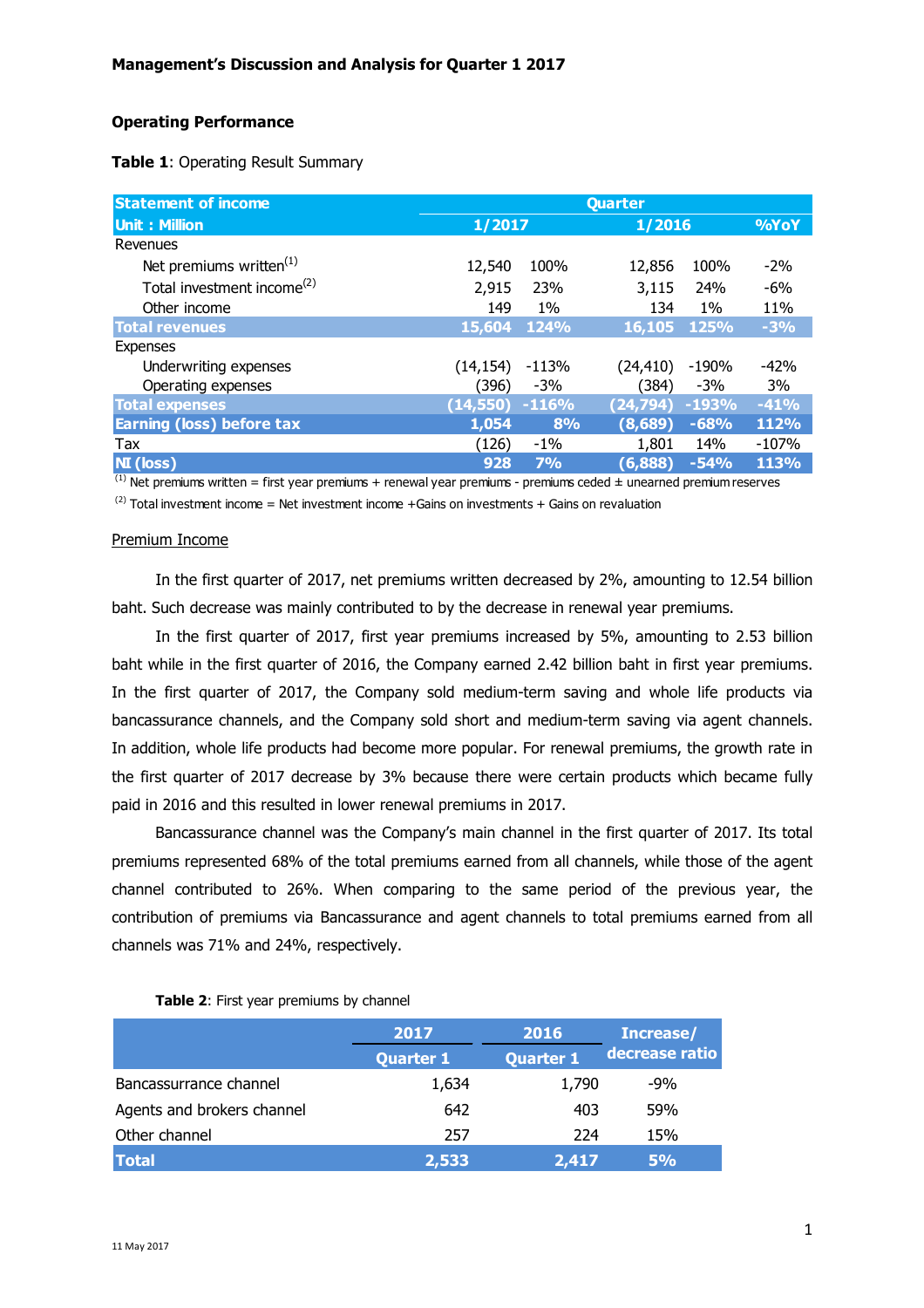|                            | 2017             | 2016             | Increase/      |
|----------------------------|------------------|------------------|----------------|
|                            | <b>Quarter 1</b> | <b>Quarter 1</b> | decrease ratio |
| Bancassurrance channel     | 8,940            | 9,544            | -6%            |
| Agents and brokers channel | 3,460            | 3,199            | 8%             |
| Other channel              | 747              | 670              | 12%            |
| <b>Total</b>               | 13,148           | 13,412           | $-2%$          |

## **Table 3**: Total premium by channel

**Table 4** : Premium of each channel to total premium ratio

|                            | 2017             | 2016             |
|----------------------------|------------------|------------------|
|                            | <b>Quarter 1</b> | <b>Quarter 1</b> |
| Bancassurrance channel     | 68%              | 71%              |
| Agents and brokers channel | 26%              | <b>24%</b>       |
| Other channel              | 6%               | 5%               |
| <b>Total</b>               | <b>100%</b>      | $100\%$          |

# Investment Income

**Table 5**: Investment income gain on investment and gain on revaluation

|                       | <b>Quarter</b> |        |               |        |  |
|-----------------------|----------------|--------|---------------|--------|--|
| <b>Unit: Million</b>  | 1/2560         | 1/2559 | <b>Change</b> | %YoY   |  |
| Net investment income | 2,803          | 2,560  | 242           | 9%     |  |
| Gain on investment    | 204            | 624    | (420)         | $-67%$ |  |
| Loss on revaluation   | (92)           | (69)   | (23)          | 33%    |  |
| <b>Total</b>          | 2,915          | 3,115  | (200)         | $-6%$  |  |

In the first quarter of 2017, net investment income was 2.80 billion baht. Gain on investments was 204 million baht and loss on revaluation was 92 million baht. Total investment income amounted to 2.92 billion baht, a decrease by 200 million baht or 6% from the same period of the previous year.

The rate of return on investment decreased from 5.48% in the first quarter of 2016 to 4.47% in the first quarter of 2017. The rates of return on investment including revaluation surplus on available-for-sale securities—consisting of stocks and debt securities—were 13.75% and 4 . 85% in 2016 and 2017, respectively.

# Expenses

The details of significant changes in expenses for the first quarter of 2017 and 2016 were as follows:

1. Underwriting expenses in the first quarter of 2017 decreased by 42% or 10.26 billion baht, from 24.41 billion baht in 2016 to 14.15 billion baht in 2017.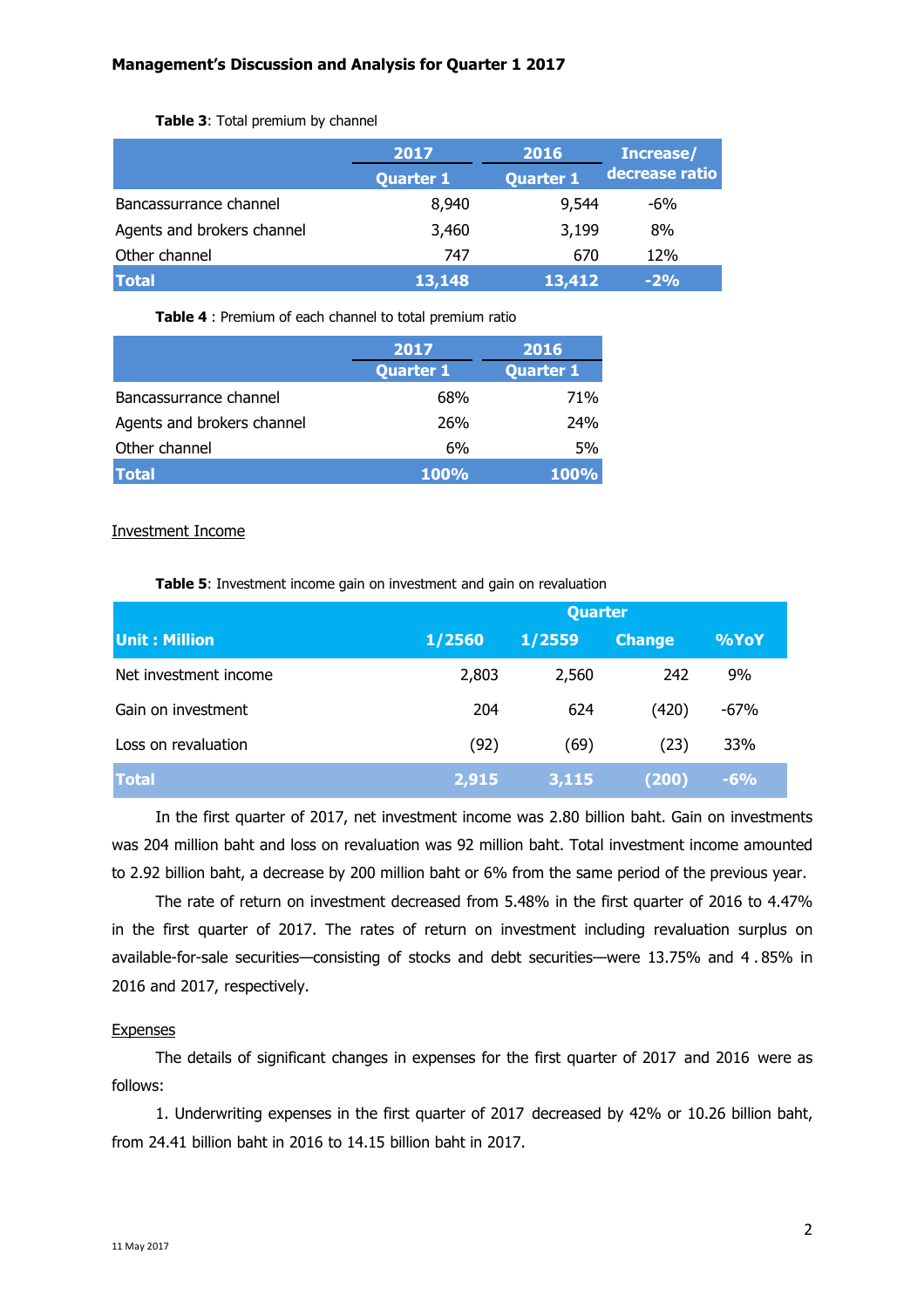- 1) The item "Life policy reserves increasing from prior period" decreased by 58% or 10.28 billion baht from 17.85 billion baht in the first quarter of 2016 to 7.57 billion baht in the first quarter 2017, causing the Company to set LAT reserve 10.38 billion baht. However, in the first quarter of 2017, the Company was not obliged to set the LAT reserve.
- 2) Benefit payments under life policies and claims payments increased by 2.5%. They can be divided into:
	- Policy benefits payments increased by 114 million baht or 4%. The increase was mainly owing to an increase in benefits payment of 323 million baht or 15%. This is in line with the increase in business size.
	- Claims and loss adjustment expenses increased by 25 million baht or 1%.
- 3) Commissions and brokerage decreased by 93 million baht or 10%, from 926 million baht in the first quarter of 2016 to 833 million baht in the first quarter of 2017. Such decrease in commissions was due to the lower commission rates of short-term saving products via agent channels which were in demand.

2. Operating expenses for the first quarter of 2017 increased by 3% or 12 million baht, from 384 million baht in the first quarter of 2016 to 396 million baht in the first quarter of 2017. This was mainly due to an increase in human resources costs by 6% and bank fees increased due to increasing in credit card payment.

### Profit for the Period for Separate Financial Statement

The Company posted a profit for the first quarter of 2017 in a sum of 928 million baht, an increase by 7.82 billion baht from a 6.88-billion-baht net loss posted in the first quarter of 2016. This was because in the first quarter of 2016, the Company was required to set LAT reserve in the sum of 10.38 billion baht and present through income statement. In the first quarter of 2017, however, the Company was not required to set LAT reserve.

### Profit for the Period for Consolidated Financial Statement

The consolidated financial statement for the first quarter of 2017 posted a profit of 922 million baht, an increase from a 6.88-billion-baht net loss posted in the first quarter of 2016 by 7.81 billion baht or 113%, as explained in the separate financial statement part. The consolidated operating result included the losses posted by BLA Insurance Broker Co., Ltd. ("BLAIB") of which the Company holds a 99% stake and Bangkok Life Assurance (Cambodia) PLC of which the Company holds a 52% stake, respectively.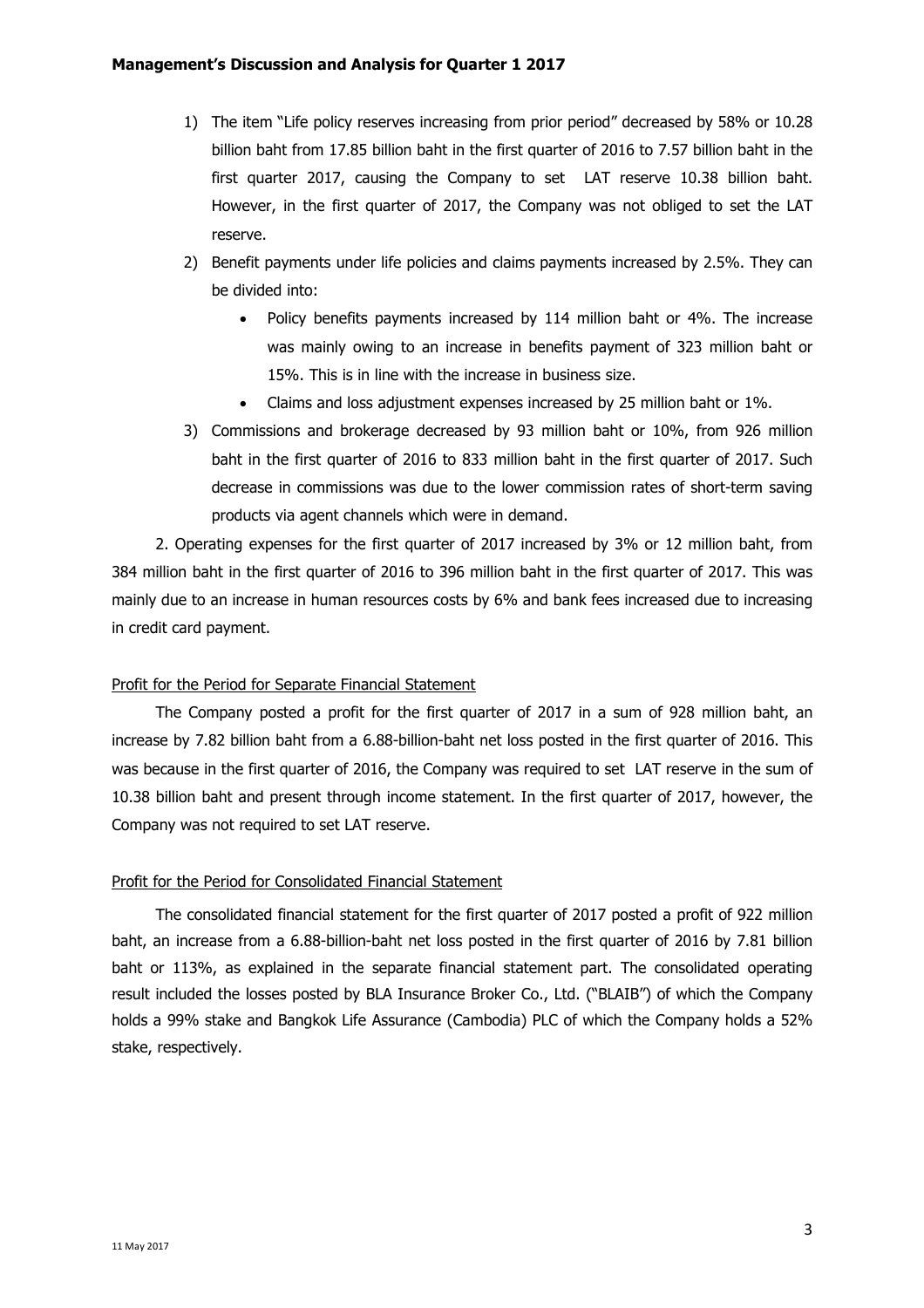## **Financial Position Summary**

**Table 6**: Financial Position Summary

| <b>Financial Position</b>            | As at 31 Mar 2017 |       | <b>As at 31 Dec 2016</b> |       | <b>Change</b> |               |
|--------------------------------------|-------------------|-------|--------------------------|-------|---------------|---------------|
| <b>Unit: Million</b>                 |                   |       |                          |       |               | $\frac{9}{6}$ |
| Assets                               |                   |       |                          |       |               |               |
| Cash and cash equivalents            | 14,737            | 5%    | 13,021                   | 5%    | 1,716         | 13%           |
| Premiums due and uncollected         | 3,035             | $1\%$ | 2,200                    | $1\%$ | 835           | 38%           |
| Accrued investment incomes           | 2,860             | $1\%$ | 2.053                    | $1\%$ | 806           | 39%           |
| Investments                          | 264,582           | 91%   | 259,361                  | 92%   | 5,221         | 2%            |
| Premises and equipment               | 1,252             | 0%    | 1,192                    | $0\%$ | 60            | 5%            |
| Other assets                         | 4,438             | 2%    | 4,532                    | 2%    | (94)          | $-2%$         |
| Total assets                         | 290,904           | 100%  | 282,359                  | 100%  | 8,545         | 3%            |
| Liabilities and equity               |                   |       |                          |       |               |               |
| Life policy reserves                 | 240,978           | 83%   | 233,412                  | 83%   | 7,565         | 3%            |
| Other insurance contract liabilities | 10.072            | 3%    | 9.686                    | 3%    | 386           | 4%            |
| Other liabilities                    | 5,029             | 2%    | 5,919                    | 2%    | (890)         | $-15%$        |
| <b>Total liabilities</b>             | 256,079           | 88%   | 249,018                  | 88%   | 7,061         | 3%            |
| <b>Total equity</b>                  | 34,825            | 12%   | 33,341                   | 12%   | 1,484         | 4%            |
| <b>Total liabilities and equity</b>  | 290,904           | 100%  | 282,359                  | 100%  | 8,545         | 3%            |

#### **Assets**

Total assets grew by 3% from December 31, 2016. Assets growth was mainly due to larger investment assets, which increased by 5.22 billion baht.

# Liabilities

Total liabilities increased by 3% from December 31, 2016 mainly from life policy reserve which rose 7.57 billion baht in accordance with increasing life policy reserve of in-force policies in the line with insurance coverage period and new policies received during the period.

### Shareholders' Equity

Shareholders' equity increased by 1.48 billion baht, from 33.34 billion baht as of December 31, 2016 to 34.83 billion baht as of March 31, 2017. The increase was mainly contributed to by the operating profit of 928 million baht and gains on valuation of investments in available-for-sale securities net of tax in a sum of 534 million baht.

## **Cash Flows**

#### **Table 7**: Cash Flows

| <b>Unit: Million</b>                     | <b>Statement of cash flows</b> |          |               |         |  |
|------------------------------------------|--------------------------------|----------|---------------|---------|--|
| For the year                             | 2017                           | 2016     | <b>Change</b> |         |  |
| Source (used) of fund                    |                                |          |               |         |  |
| Operating activities                     | 1,776                          | (1, 483) | 3,259         | -220%   |  |
| Investment activities                    | (81)                           | (158)    | 78            | $-49%$  |  |
| Financing activities                     | 21                             | 21       | 0             | $0\%$   |  |
| <b>Net increased in cash</b>             | 1,716                          | (1,620)  | 3,336         | $-206%$ |  |
| Cash and cash equivalents -beginning     | 13,021                         | 7,088    | 5,933         | 84%     |  |
| <b>Cash and cash equivalents -ending</b> | 14,737                         | 5,468    | 9,270         | 170%    |  |

Cash and cash equivalents as of March 31, 2017 and 2016 were 14.74 billion baht and 5 .4 7 billion baht. The increase in cash and cash equivalent amounted to 13.02 billion baht and 7.09 billion baht for the year ended 2017 and 2016, respectively. Cash and cash equivalents at the end of 2017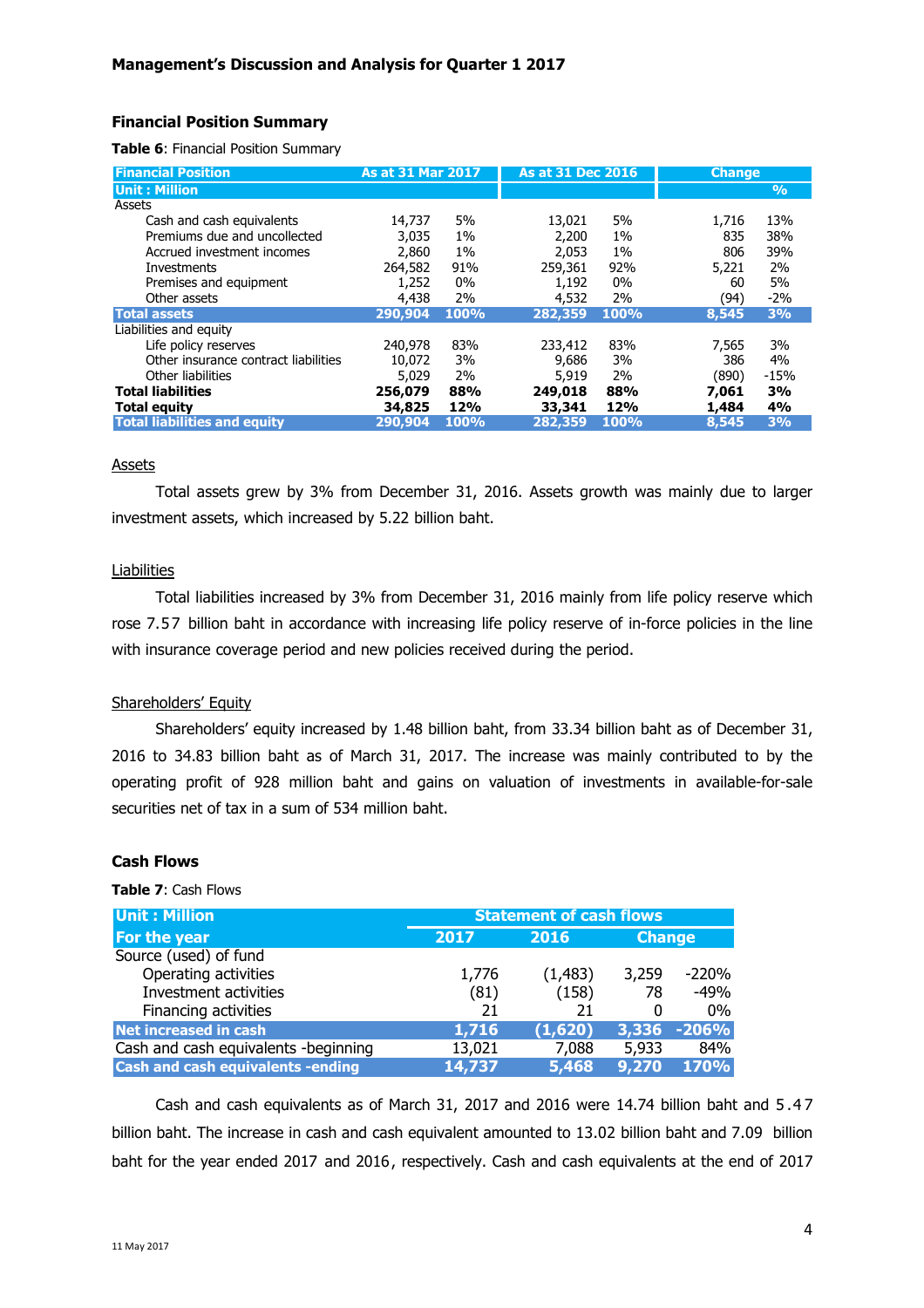were greater than those in 2016 because of the record-low rate of return on government bonds and also the limited supply of other debt securities. Thus, during 2017, the Company increased its shortterm investments to hold for an opportunity to invest.

Regarding cash flows, the sources of funds from operating activities amounted to 1.78 billion baht in the  $1<sup>st</sup>$  quarter of 2017. In the year of 2016, cash flows used in operating activities were 1.48 billion baht due to the following entries:

- 1) Net premiums written were in a sum of 12.37 billion baht in 2017, an increase from 12.14 billion baht from the same period of 2016.
- 2) Interests received, dividends, and other investment incomes amounted to 1.16 billion baht in 2017, a decrease by 872 million from the same period of 2016 due to the decrease in other investment incomes.
- 3) Benefits payments under life policies and loss incurred on direct insurance decreased by 144 million baht from 5.59 billion baht in the first quarter of 2016 to 5.45 billion baht in 2017.
- 4) Investments in securities and general investments increased by 4.36 billion baht, causing a decrease in cash flows from operating activities in the same amount. In 2016, there was an increase in investments in securities and general investments by 8.01 billion baht.

Funds were used in investment activities for the  $1<sup>st</sup>$  quarter of 2017 which included purchases of land, buildings and equipment in the sum of 80 million baht.

For the main source of funds from financing activities in the  $1<sup>st</sup>$  quarter of 2017, the Company received cash from exercised warrants in the sum of 21 million baht.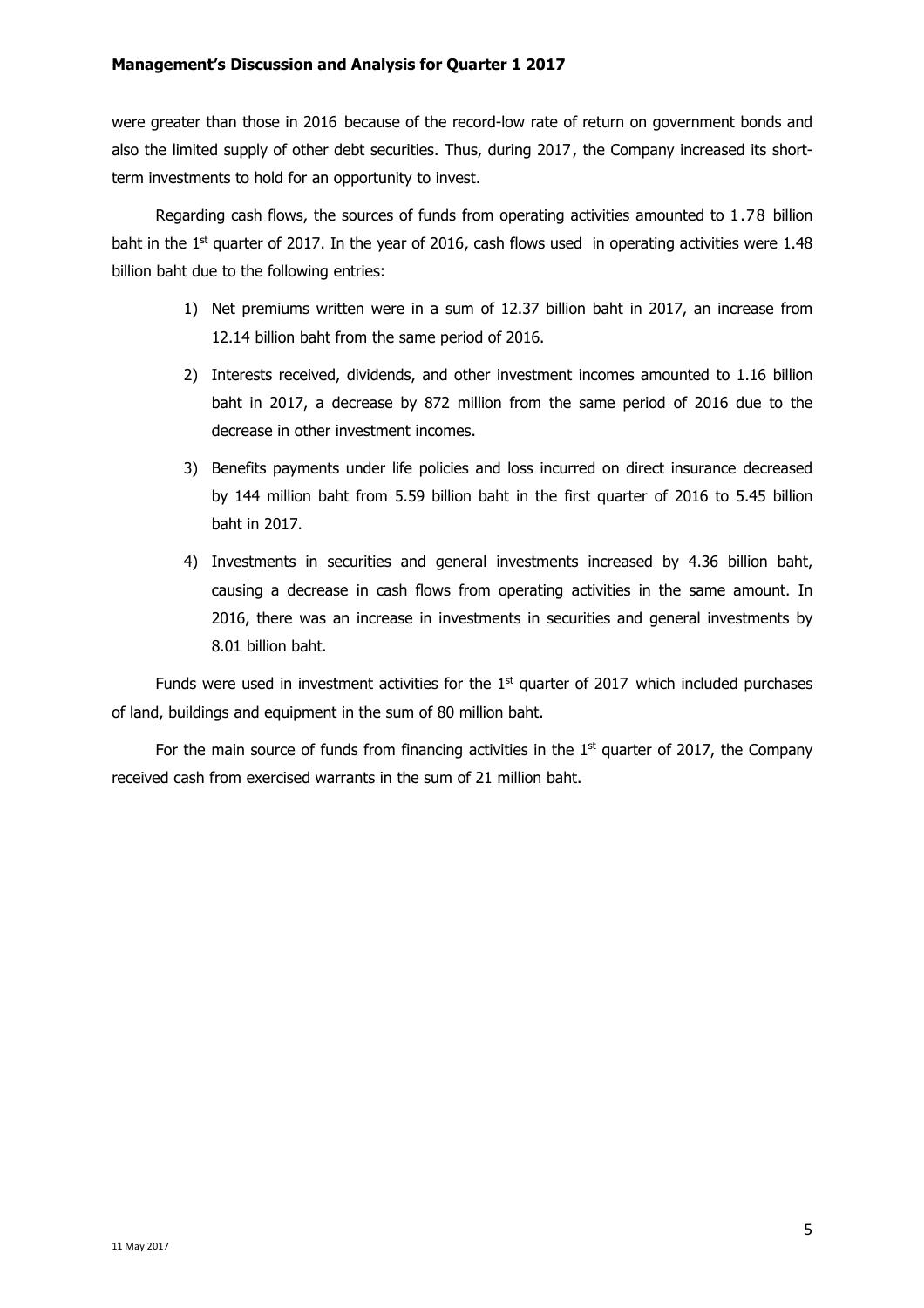## **Capital Adequacy under Risk-Based Capital: RBC**

As required by laws, the Company maintained capital adequacy ratio as of March 31, 2017 at  $253\%$ <sup>1</sup> which increased from 252% as of December 31, 2016. The ratio is still double the minimum level required by the Office of Insurance Commission (OIC).

# **Key Financial Ratios**

#### **Table 8: Financial Ratios<sup>2</sup>**

| <b>Financial ratio</b>                  | Quarter |           |
|-----------------------------------------|---------|-----------|
|                                         | 1/2017  | 1/2016    |
| NI / Total income                       | 5.9%    | $-42.8%$  |
| EBIT / Net premium                      | 8.4%    | $-67.0%$  |
| NI / Net premium                        | 7.4%    | $-53.2%$  |
| Life policy reserve / Net premium       | 59.9%   | 137.7%    |
| Investment assets / Total asset         | 96.0%   | 94.9%     |
| Investment assets / Life policy reserve | 115.9%  | 112.3%    |
| NI / Average investment assets          | 4.5%    | 5.5%      |
| NI / Average equity                     | 10.9%   | $-107.5%$ |
| NI / Average assets                     | 1.3%    | $-10.7%$  |
| Car ratio $1$                           | 253%    | 329%      |

## **Industry Overview**

Industry total life insurance premiums as of the end of March 2017 by channel were 149.41 billion baht<sup>3</sup>, a 5.59% increase year on year. They can be divided into first year premiums of 39.75 billion baht, a declining growth of 2.47% and renewal year premiums of 109.66 billion baht, a 8.85% increase. The top six companies by market share are as follows:

| No. | Company                   | <b>FYP</b> | <b>RYP</b> | TP        | Market share |
|-----|---------------------------|------------|------------|-----------|--------------|
|     | AIA                       | 5,746.47   | 22,518.24  | 28,264.71 | 18.92%       |
| 2   | Muang Thai Life Assurance | 7,321.17   | 20,296.42  | 27,617.58 | 18.48%       |
| 3   | Thai Life Insurance       | 4,886.23   | 13,800.94  | 18,687.16 | 12.51%       |
| 4   | Krungthai-AXA Life        | 5,025.18   | 10,825.34  | 15,850.52 | 10.61%       |
| 5   | <b>SCB Life Assurance</b> | 2,542.80   | 10,854.15  | 13,396.95 | 8.97%        |
| 6   | Bangkok Life Assurance    | 2,532.75   | 10,615.01  | 13,147.76 | 8.80%        |

## **Table 9**: Market share

 $<sup>1</sup>$  This ratio has not been reviewed and audited by CPA.</sup>

<sup>2</sup> Calculation formulas:

 $\overline{a}$ 

<sup>3</sup> Source: Thai Life Insurance Association

Net income ratio  $=$  net income/ total income EBIT to net premium ratio  $=$  net income before tax/ net premium Net income to net premium ratio  $=$  net income/ net premium Reserve to net premium ratio  $=$  increase in policy reserve over the previous period/ net premium Investment assets to total asset ratio  $=$  (cash and cash equivalents & investment assets)/ total asset Investment assets to life policy reserve ratio = (cash and cash equivalents & investment assets)/ / life policy reserve Return on investment  $=$  net income/ average investment asset Return on equity  $=$  net income/ average total equity

 $Return on Asset = net income/ average total asset$